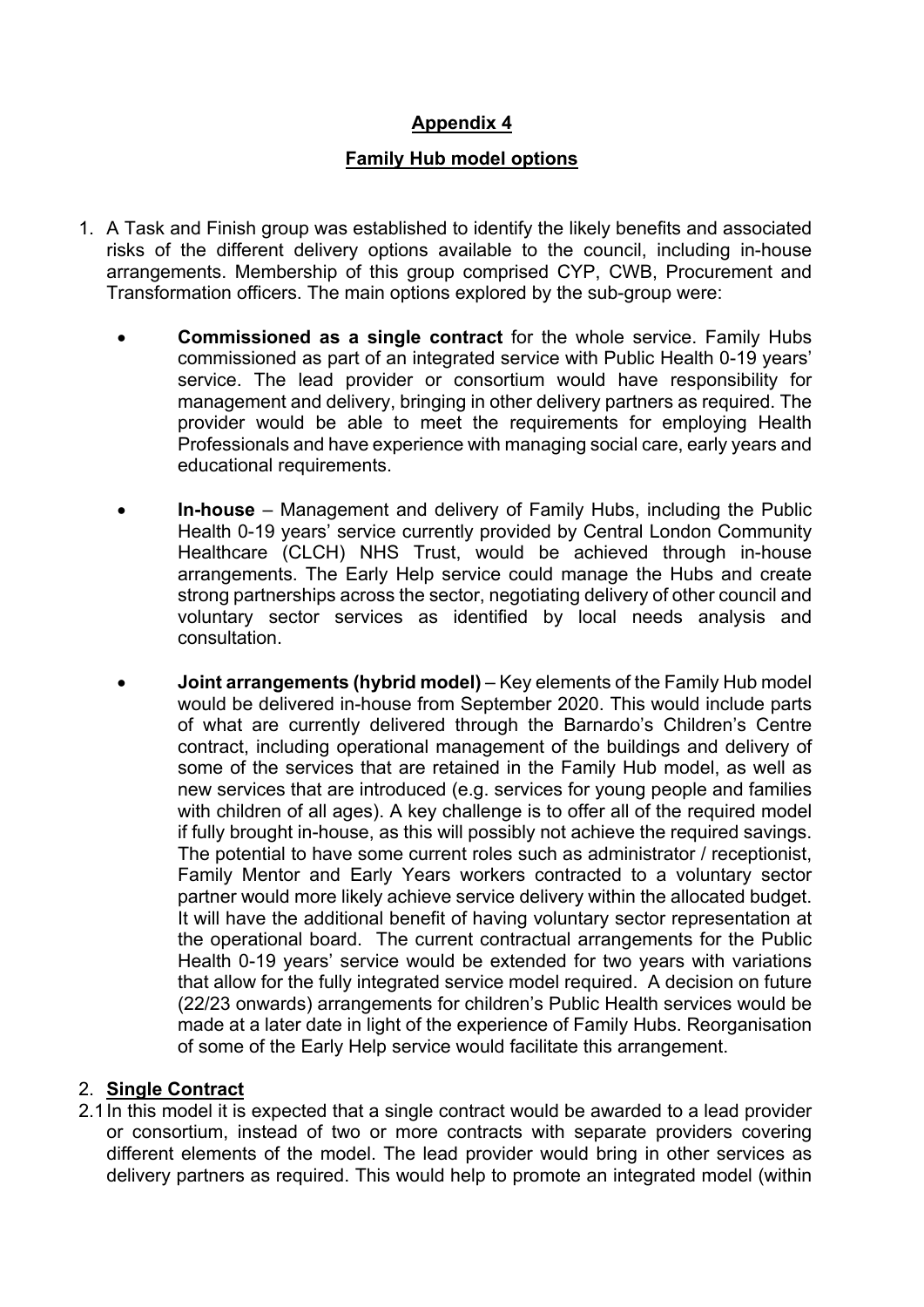the single contract) and mitigate accountability-related risks associated with two or more separate contracts managed by the council.

- 2.2This model would transfer overall responsibility for management and delivery of the service (and the associated risks) from the council to the lead provider. It should be noted that whilst the transfer of risk is desirable, it also increases the potential for reputational risk to the council in comparison to other options such as where a provider does not deliver to a high standard.
- 2.3The Public Health 0-19 service is a clinical service that requires the provider to demonstrate the clinical infrastructure required for clinical service delivery, including Care Quality Commission (CQC) registration. It is expected that the lead provider would be well placed to absorb the costs of this infrastructure – clinical providers typically bear the costs of these arrangements over different contracts and services across multiple boroughs – which is a benefit attributed to both this model and the hybrid model that is not achievable in the in-house option.
- 2.4A further key benefit of this model is that the provider, not the council, would be responsible for responding to and managing demographic growth and increases in demand as part of the contract, ensuring clarity of cost from the outset.
- 2.5The commissioning and procurement of this type of model generates some key risks, including the chance of an unsuccessful procurement (i.e. the market not being ready) and a provider that is unable to fully deliver what is required. These risks would be mitigated through market engagement and capitalising on the council's existing links with providers, but would remain a key challenge in successfully implementing and delivering the new arrangements.
- 2.6Further risks are generated by the comparative lack of flexibility in this model compared to the in-house and hybrid options. It needs the highest degree of specificity at the outset and may require additional council support to maximise local partnerships, including with voluntary and community organisations, to ensure the model meets local needs. In the context of the ending of the Troubled Families programme (April 2020) and uncertainties around replacement funding that will impact Brent's vision for its wider Early Help arrangements, this model may have the least capacity to adapt to ongoing changes in the local and national landscape.
- 2.7The delivery of required outcomes in this model requires careful specification and robust contract/performance management. The role of the lead provider would primarily focus on operational management and delivery of service, with potentially less contribution to the ongoing development of the model. This would be mitigated by establishing appropriate governance arrangements, but this option may offer limited strategic grip for the Local Authority.

#### 3. **In-house**

3.1In this model, management and delivery of Family Hubs, including the Public Health 0- 19 years' service currently provided by CLCH, would be achieved through in-house arrangements. A key benefit of this model would be the full control it gives the council in areas including democratic oversight, culture and values and the capacity for the new service to integrate with other areas. It would also enable to council to better utilise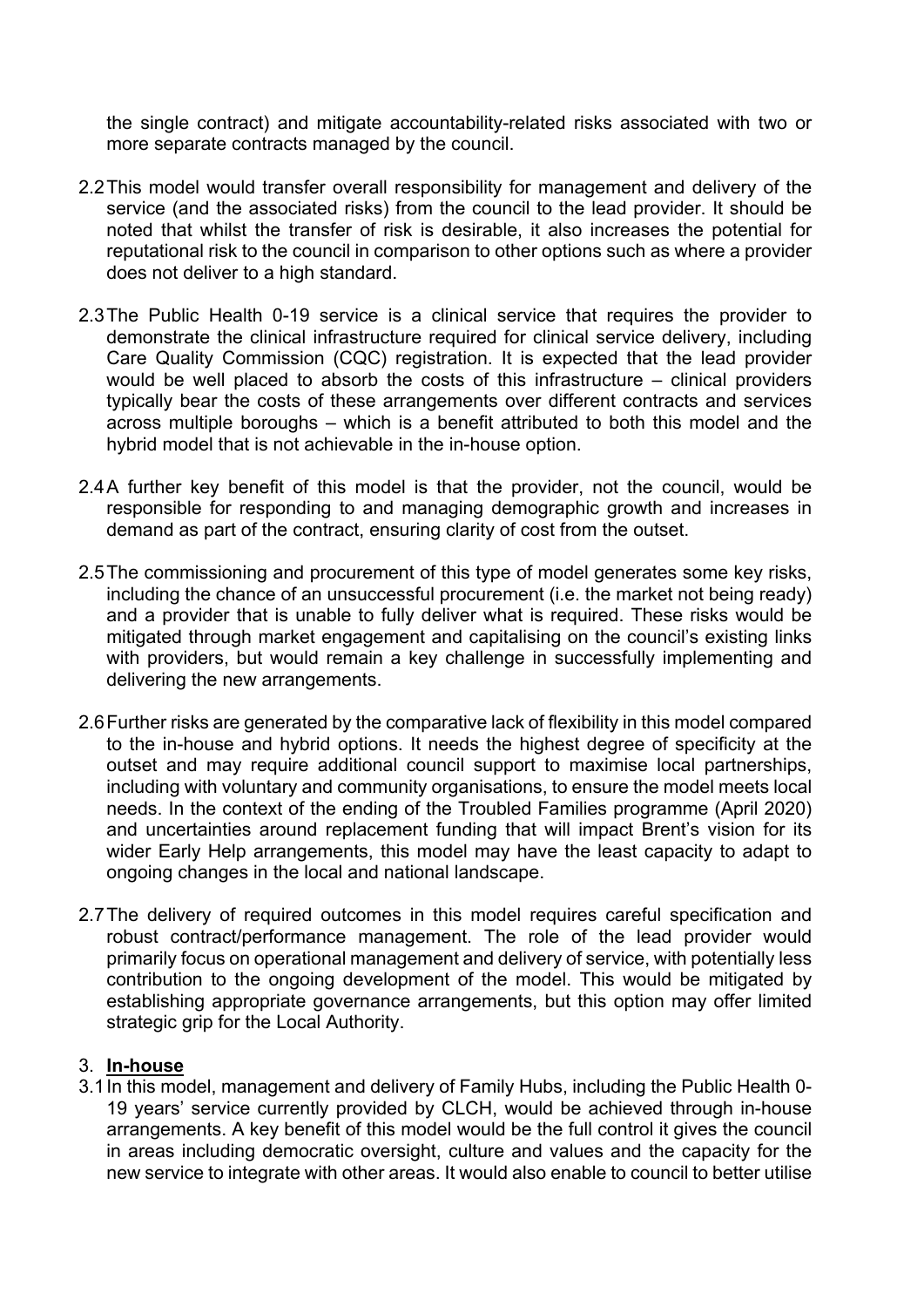local partnerships and relationships to broker and coordinate additional services, ensuring the model meets local needs.

- 3.2Unlike the lead provider model, the in-house option allows the council to be flexible with its resources in response to any potential policy and funding changes (e.g. the ending of the Troubled Families programme). This is a significant benefit in the context of Brent developing a new approach to deliver wider early help arrangements, for example, the Family Solutions teams could be deployed or assimilated into the model in response to relevant changes.
- 3.3This option also presents a number of unique risks. Bringing the Public Health 0-19 years' service in-house would require the council to establish and fund the clinical infrastructure needed for clinical service delivery. This would be a new and unfamiliar responsibility for the council and would include gaining CQC registration within challenging timescales and meeting ongoing clinical governance and inspection requirements, as well as the associated costs. As noted above, clinical health providers are able to spread these costs across multiple health services, but this is not possible for the council, so is expected be more expensive to deliver in-house.
- 3.4Other risks unique to this option arise from TUPE implications, with the council required to provide terms and conditions, including access to pensions, equivalent to those provided by CLCH (the current provider of the Public Health 0-19 years' service). There are also additional complications from anticipated NHS staff concerns over being brought in-house; this is based on the perception that NHS terms of employment are more favourable than a local authority, which could have subsequent impacts on staff integration and recruitment and related costs.
- 3.5A further risk for the in-house option is full responsibility for managing demographic growth and increases in future demand for the life of the model - as funding for the service would not be tied to a contract, additional resources may be required to respond to changes in demand.

#### 4. **Joint-arrangements (hybrid)**

- 4.1 In the joint-arrangements (hybrid) model the core elements of Family Hubs would be delivered in-house from September 2020. This would include some of what is currently delivered through the Barnardo's Children's Centres contract, including operational management of the Family Hub buildings and delivery of any services that are retained in the Family Hub model (e.g. parenting programmes, family support and services for 0-5 year olds and their parents). Additional in-house services, including Family Solutions and others targeted at wider age groups, would also be introduced into the model from September 2020 as part of a transformative approach. These may be current services or replacement new/changed services to meet the outcomes required.
- 4.2The current contractual arrangements for the Public Health 0-19 years' service would be extended for two years with the current provider, CLCH, and would include negotiating a contract variation to accommodate any operational changes required for the service to work from the new Family Hubs and achieve the required integrated services. This would create a hybrid model with the clinical services (and challenging clinical infrastructure requirements) remaining with an external provider, but the core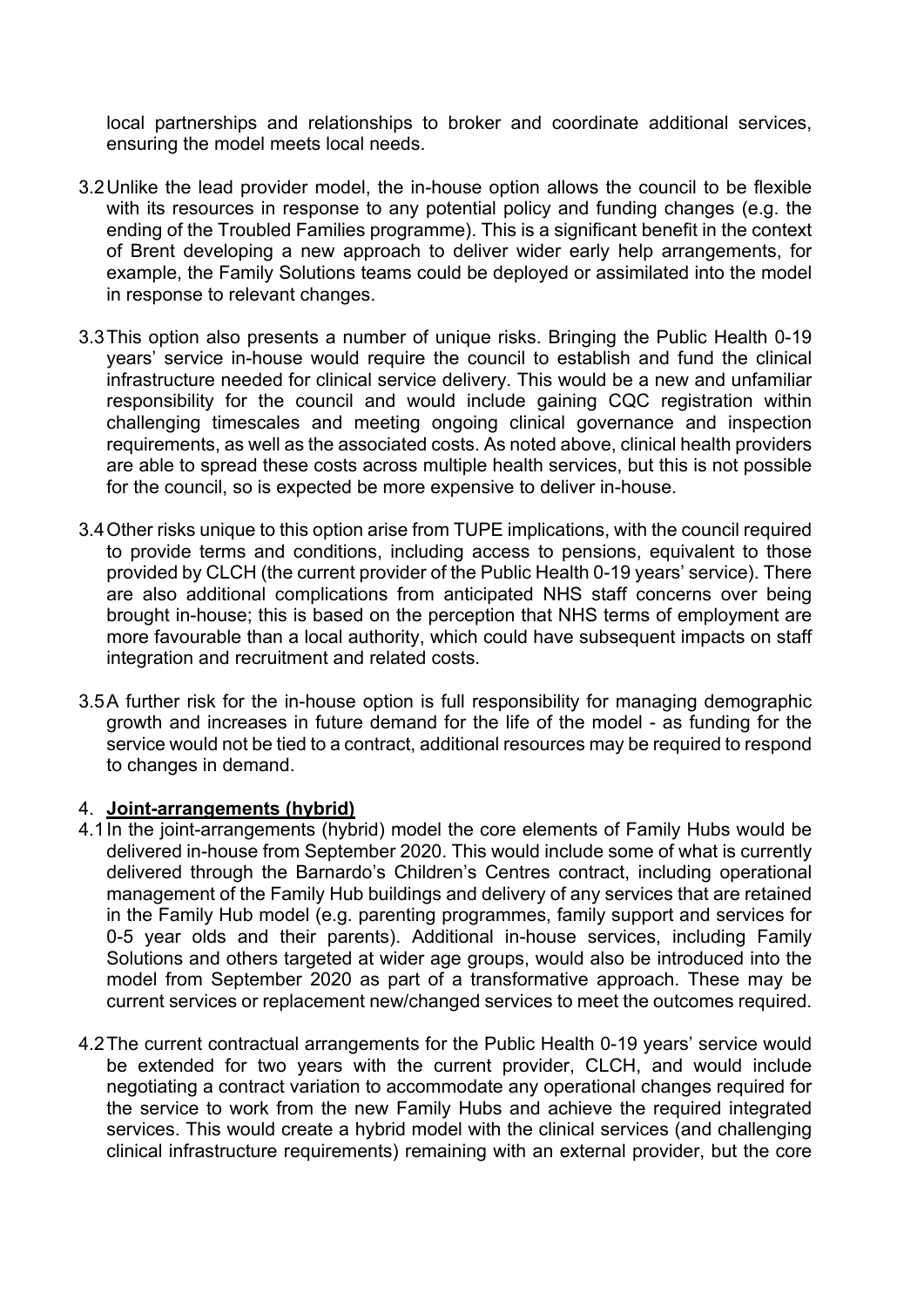elements of the old Children's Centre / new Family Hub service returning in-house following the end of the Barnardo's contract.

- 4.3This approach would enable greater sharing of risk than the in-house model and would reduce some of the risks of single contract failure presented by the lead provider model. It would also retain many of the benefits presented by the in-house model, including better utilisation of local partnerships and relationships, flexibility to deploy resources in response to future funding and policy changes and the council retaining control over governance.
- 4.4By extending the CLCH contract for two years and bringing the other elements inhouse, this option would support incremental development of the model (in contrast to the 'big bang' approach of the lead provider and in-house options). This would enable the council to learn and adapt to changes over the first two years, providing a strong platform to refine the model when the extended CLCH contract expires in 2022. This approach would also provide more flexibility in the context of ongoing uncertainty relating to NHS and Public Health funding.

## **Summary**

|  |                            |  |  |  |  | 5.1 The table below provides a summary of the benefits and risks (and mitigations) |
|--|----------------------------|--|--|--|--|------------------------------------------------------------------------------------|
|  | identified for each model. |  |  |  |  |                                                                                    |

| Option        | <b>Benefits</b>                                                                                                                                                                                                                                         | Risks (mitigations)                                                                                                                                                                                                                                                                                                                                                                                                                                                                                                                                                                                                                                                                                         |
|---------------|---------------------------------------------------------------------------------------------------------------------------------------------------------------------------------------------------------------------------------------------------------|-------------------------------------------------------------------------------------------------------------------------------------------------------------------------------------------------------------------------------------------------------------------------------------------------------------------------------------------------------------------------------------------------------------------------------------------------------------------------------------------------------------------------------------------------------------------------------------------------------------------------------------------------------------------------------------------------------------|
| Lead provider | Transfers risk to the provider<br>$\bullet$<br>Provider will manage<br>$\bullet$<br>demographic growth and<br>increases in demand<br>Provider absorbs clinical<br>$\bullet$<br>infrastructure costs and<br>provides assurance over<br>clinical quality. | Two or more providers could lead<br>$\bullet$<br>to lack of ownership and clarity re<br>accountability (mitigated by one<br>contract with a lead provider)<br>Unsuccessful procurement i.e.<br>$\bullet$<br>market not ready<br>(mitigated by market<br>engagement prior to<br>procurement)<br>Provider unable to deliver what<br>we want<br>(mitigated by existing links with<br>providers known to deliver)<br>Lack of flexibility in adapting to<br>local and national policy and<br>funding changes<br>(mitigated by contract<br>specifications)<br>Limited resources allocated for<br>wider management structures<br>(mitigated by robust strategic<br>governance arrangements and<br>council support) |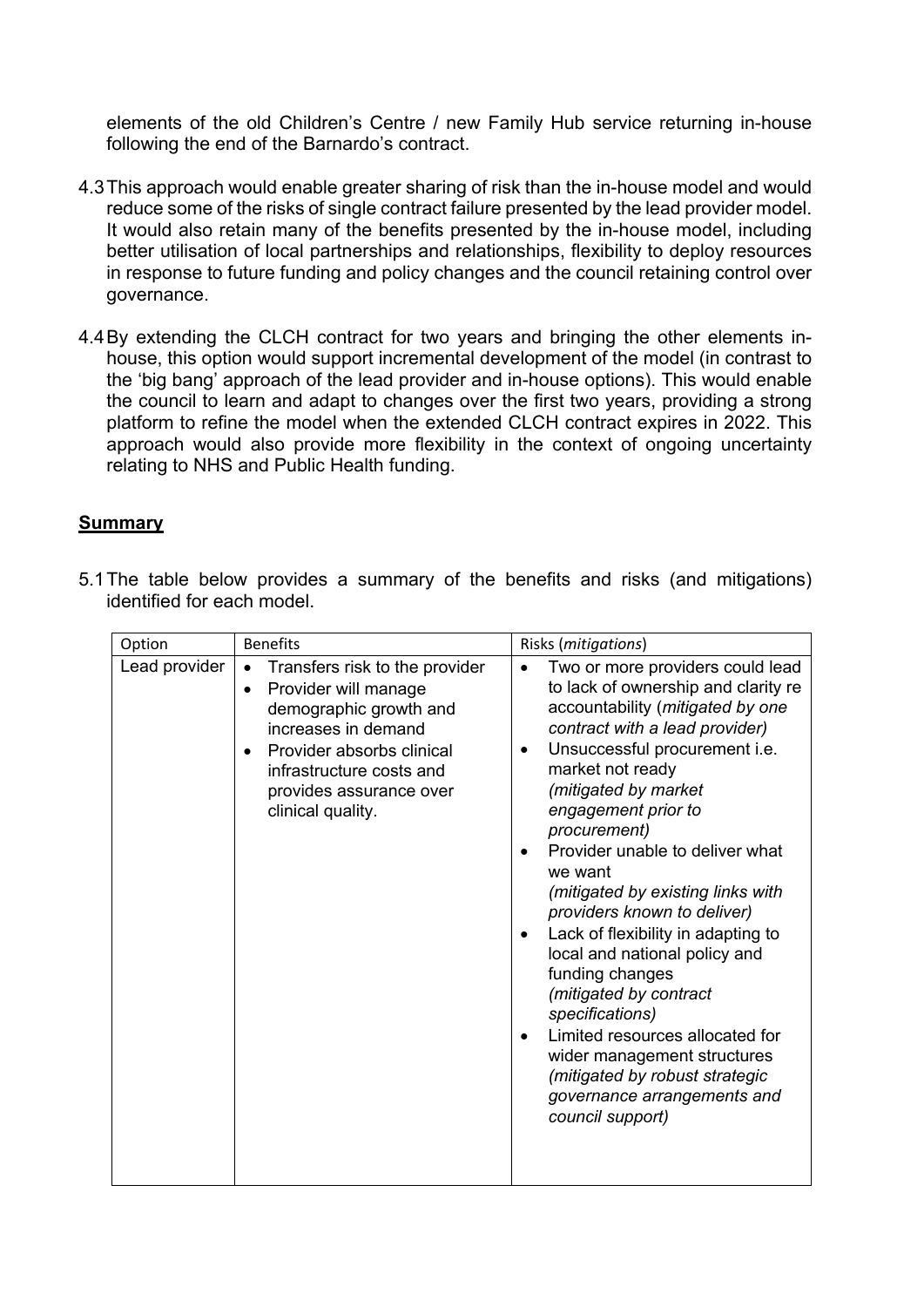| In-house                          | The council has full control of<br>$\bullet$<br>culture, values and integration<br>The council is best placed to<br>$\bullet$<br>drive programming and meet<br>local needs<br>Allows the council to be<br>$\bullet$<br>flexible with its resource in<br>adapting to local and national<br>policy and funding changes                                                                                                                                                                                                                                                                                                                                                                                                                                            | New and unfamiliar<br>$\bullet$<br>responsibilities and costs for the<br>council in meeting clinical<br>infrastructure requirements;<br>including governance, inspection<br>and CQC registration.<br>Council required to resource<br>$\bullet$<br>clinical infrastructure.<br>Legal, financial and cultural<br>$\bullet$<br>implications of bringing NHS staff<br>in-house i.e. redundancy,<br>pensions and staff perception<br>that NHS is a more favourable<br>employer than LA<br>The council would have full<br>$\bullet$<br>responsibility for managing<br>demographic growth and<br>increases in demand<br>The council is responsible for all<br>$\bullet$<br>management and delivery risks |
|-----------------------------------|-----------------------------------------------------------------------------------------------------------------------------------------------------------------------------------------------------------------------------------------------------------------------------------------------------------------------------------------------------------------------------------------------------------------------------------------------------------------------------------------------------------------------------------------------------------------------------------------------------------------------------------------------------------------------------------------------------------------------------------------------------------------|---------------------------------------------------------------------------------------------------------------------------------------------------------------------------------------------------------------------------------------------------------------------------------------------------------------------------------------------------------------------------------------------------------------------------------------------------------------------------------------------------------------------------------------------------------------------------------------------------------------------------------------------------------------------------------------------------|
| Joint<br>arrangements<br>(Hybrid) | Shared risk with the<br>$\bullet$<br>commissioned service<br>Clinical infrastructure<br>$\bullet$<br>requirements and costs<br>absorbed by commissioned<br>service<br>The council has control of<br>$\bullet$<br>culture, values and integration<br>The council is best placed to<br>$\bullet$<br>drive programming and meet<br>local needs<br>Allows the council to be<br>flexible with its resource in<br>adapting to local and national<br>policy and funding changes<br><b>Current Early Help services</b><br>$\bullet$<br>could be refocussed to deliver<br>from Hubs and manage<br>buildings and services.<br>Guaranteed savings from 0-19<br>$\bullet$<br>contract extension<br>Opportunities to refine and<br>$\bullet$<br>develop model over two years | Most similar to current model,<br>$\bullet$<br>limiting transformation potential<br>(mitigated by benefits of<br>incremental development over<br>two years)                                                                                                                                                                                                                                                                                                                                                                                                                                                                                                                                       |

# **Governance considerations (all models)**